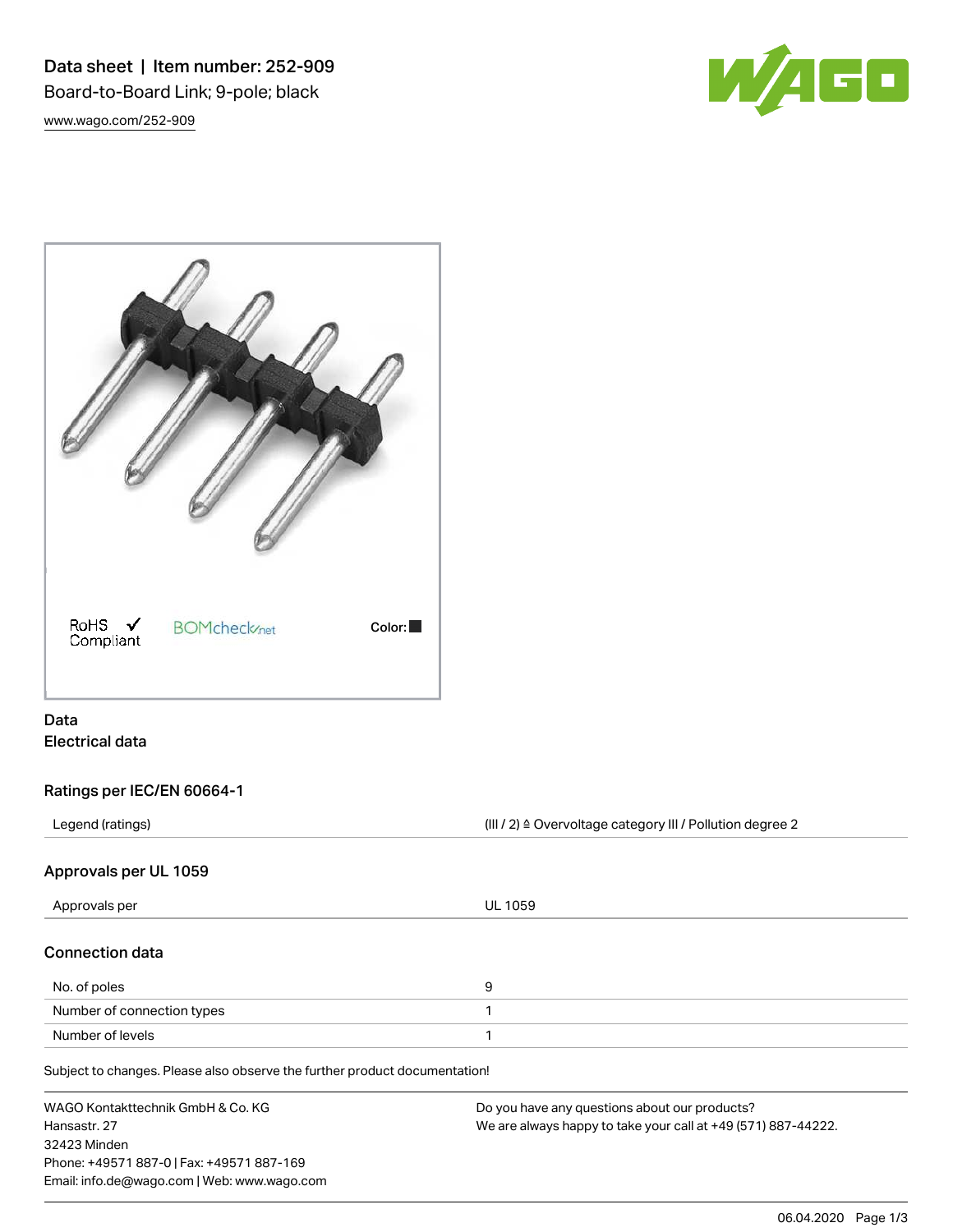

# Geometrical Data

| Pin spacing                        | 3.5 mm / 0.138 inch             |               |          |
|------------------------------------|---------------------------------|---------------|----------|
| Solder pin length                  | $3.5$ mm                        |               |          |
| Solder pin diameter                | 1mm                             |               |          |
| Drilled hole diameter (tolerance)  | $1.2$ (+0.05) mm                |               |          |
| Mechanical data                    |                                 |               |          |
| Suitable                           | pin spacing 3.5 mm / 0.138 inch |               |          |
| Plug connection                    |                                 |               |          |
| Contact type (pluggable connector) | Male connector/plug             |               |          |
| Connector connection type          | for PCBs                        |               |          |
| <b>PCB contact</b>                 |                                 |               |          |
| PCB contact                        | <b>THT</b>                      |               |          |
| <b>Material Data</b>               |                                 |               |          |
| Color                              | black                           |               |          |
| Weight                             | 0.9 <sub>g</sub>                |               |          |
| Commercial data                    |                                 |               |          |
| Packaging type                     | <b>BOX</b>                      |               |          |
| Country of origin                  | DE                              |               |          |
| <b>GTIN</b>                        | 4044918685245                   |               |          |
| Customs Tariff No.                 | 85369010000                     |               |          |
| Counterpart                        |                                 |               |          |
| <b>Downloads</b>                   |                                 |               |          |
| Documentation                      |                                 |               |          |
| <b>Additional Information</b>      |                                 |               |          |
| Technical explanations             | Apr 3, 2019                     | pdf<br>3.6 MB | Download |

Subject to changes. Please also observe the further product documentation!

WAGO Kontakttechnik GmbH & Co. KG Hansastr. 27 32423 Minden Phone: +49571 887-0 | Fax: +49571 887-169 Email: info.de@wago.com | Web: www.wago.com

Do you have any questions about our products? We are always happy to take your call at +49 (571) 887-44222.